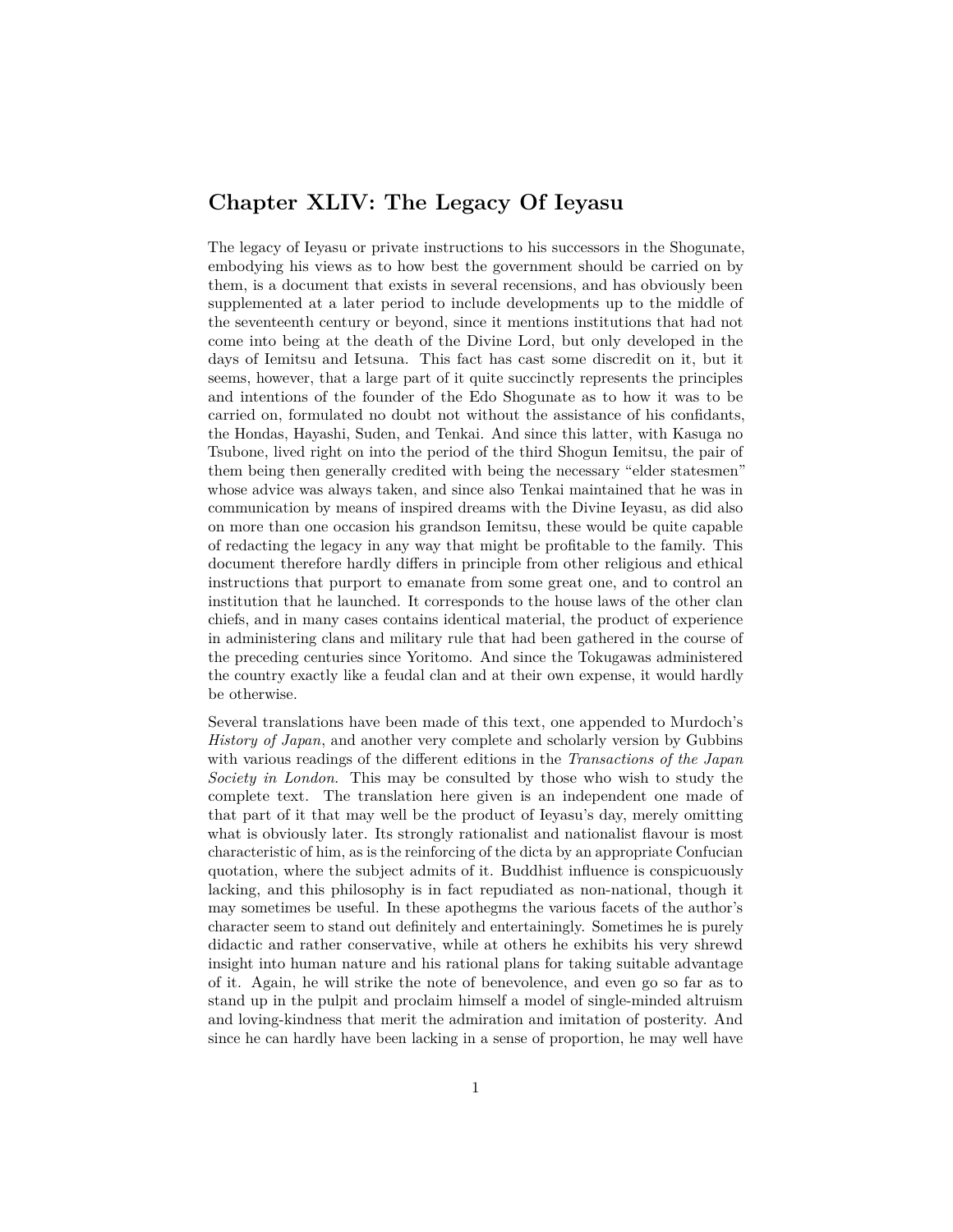stepped down again with a grin.

That very much of what Ieyasu embodied in his various maxims was part of the feudal wisdom of the day is evident from a perusal of similar rules and advices given by the other lords for the guidance of their descendants and clan officers. A good example is the Admonition of Kuroda Josui, part of which runs thus:

Fear the retribution of your lord more than that of Heaven, and that of your retainers and peasants more than that of your lord. You can avert the retribution of God by prayer and that of your lord by excuses, but if you incur the enmity of your retainers and tenants you are likely to lose your province, for neither prayer nor apology will avert it. You must remember that ruling a province is no easy matter. You cannot behave like a private individual, for in government there is no privacy. You must order your conduct and behaviour correctly so that it may be an example to those under you. Even your personal fancies must be carefully regulated because what a lord likes becomes the fashion for his retainers and peasants.

As the ancients have observed, the arts of war and letters are indispensable like the two wheels of a cart, and certainly literary culture is to be practised in times of peace as well as in those of war and disturbance. But it is most essential not to forget war in times of peace and culture in the days of strife. If a commander forgets his profession in peace the art of war will suffer and his retainers become incapable so that they will lose interest in and neglect their duties, so that even their weapons will deteriorate and become unfit for use. Then when an emergency arises what can they do? They cannot act promptly without preparation, but will be irresolute and confused. It is like starting to dig a well when you need a reservoir.

One born in a military family must never neglect his profession, though he shows that he does not understand it if he overlooks culture in times of strife. For then his laws will be defective, and crime and punishment will increase in his fief. Because such a lord shows no benevolence toward his retainers and tenants they will resent him, for martial prestige alone without justice and benevolence will not command. A commander of this type may win a victory or two, but he will certainly lose in the end.

And culture does not mean merely reading a lot of books and making Chinese poems, and knowing all about what happened in the past, and cultivating a fine handwriting. It means a proper outlook on affairs and knowing how to investigate accurately and devise accordingly, being logical and not making mistakes, being able to judge with discrimination and reward and punish without fear or favour, at the same time preserving a sympathetic temper.

Moreover, the military art of a general must not only consist in a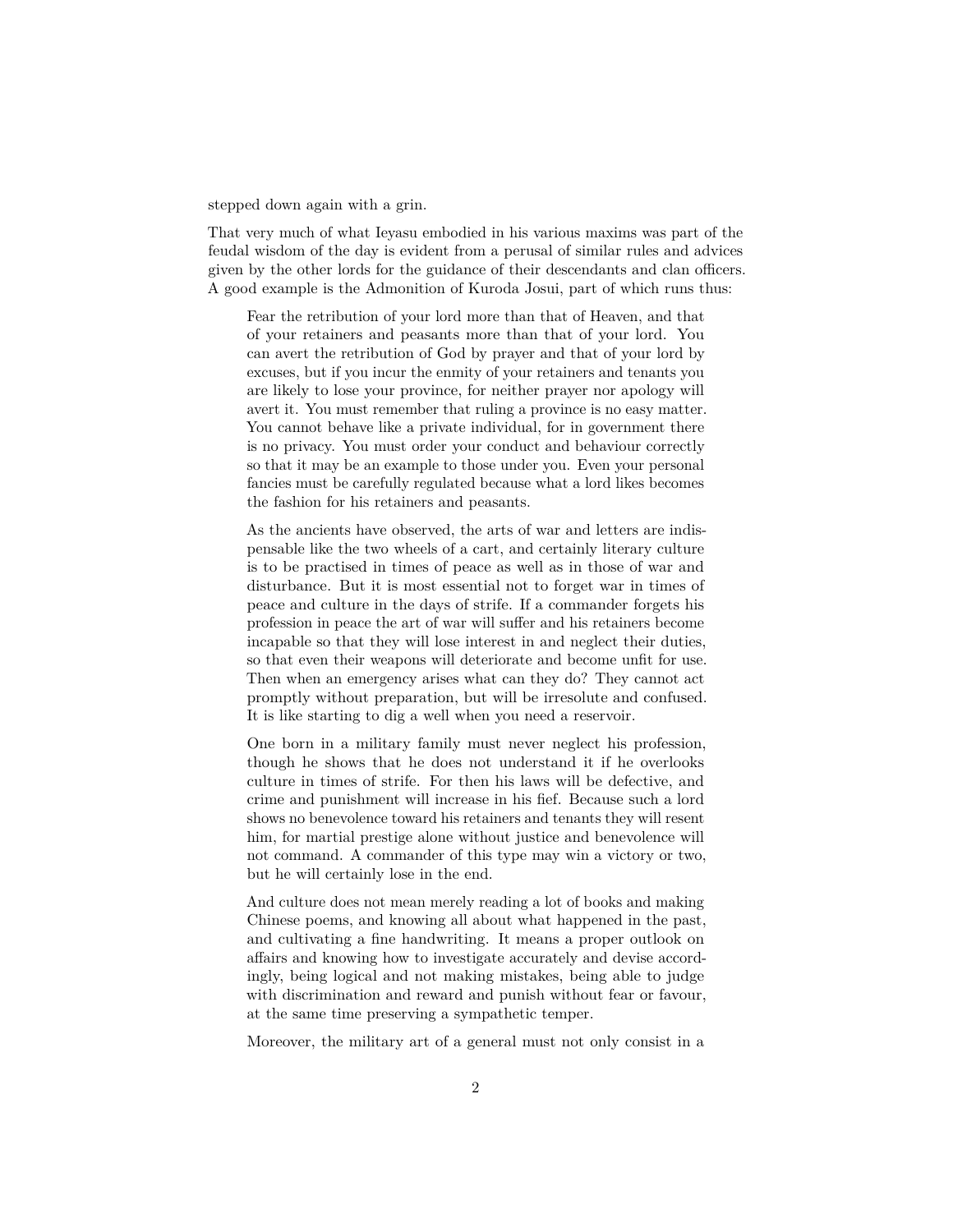devotion to the technical side of it and putting on an air of swagger and bluster. He must know how to put down any disorder, be ever vigilant, and keep his men well trained. Therefore he must punish and reward the right persons, keeping up their warlike spirit, and taking care nothing is neglected even when there is no sign of trouble. To think only of personal prowess is what is called animal courage, the quality of the lowest kind of fighter perhaps, but not at all suited to a general. At the same time, since it is the business of soldiers to be skilled in handling sword, bow, and spear, if one has never practised these arts oneself it will not be easy to stimulate others to do so. So you must show them what you can do in this way sometimes, while never forgetting your real function, just as you must do some intellectual work to encourage those under you to do the same. Certainly without this combination of military and literary pursuits you cannot govern a province.

When one remembers that Josui was one of the most prominent Christian converts, these sentiments are the more interesting.

## **The Legacy of Tokugawa Ieyasu**

The duty of the lord of a province is to give peace and security to the people, and does not consist in shedding lustre on his ancestors, and working for the prosperity of his descendants. The supreme excellence of T'ang of the Yin dynasty and Wu of the Chou dynasty lay in making this their first principle.<sup>1</sup> There must be no slighting of the Imperial Dignity or confusing the order of Heaven and Earth, Lord and Subject.

The civil and military principles both proceed from Benevolence. However many books and plans there may be the principle is the same. Know therefore that herein lies the way of ruling and administering the Empire.

The Empire does not belong to the Empire, neither does it belong to one man. The thing to be studied most deeply is how to act with Benevolence.

Benevolence is within you. You have the Nine Classics and the Four Books. Let their precepts be in your mind always. This realm is a land of Divine Valour clearly manifest, but in letters we are inferior to foreigners. Let colleges be established therefore, and in this sphere also let us show the capacity of our country.

If the lord is not filled with compassion for his people and the people are not mindful of the care of their lord, even though the government

 $1$ <sup>1</sup>T'ang of Yin and Wu of Chou were the founders of these two Chinese dynasties.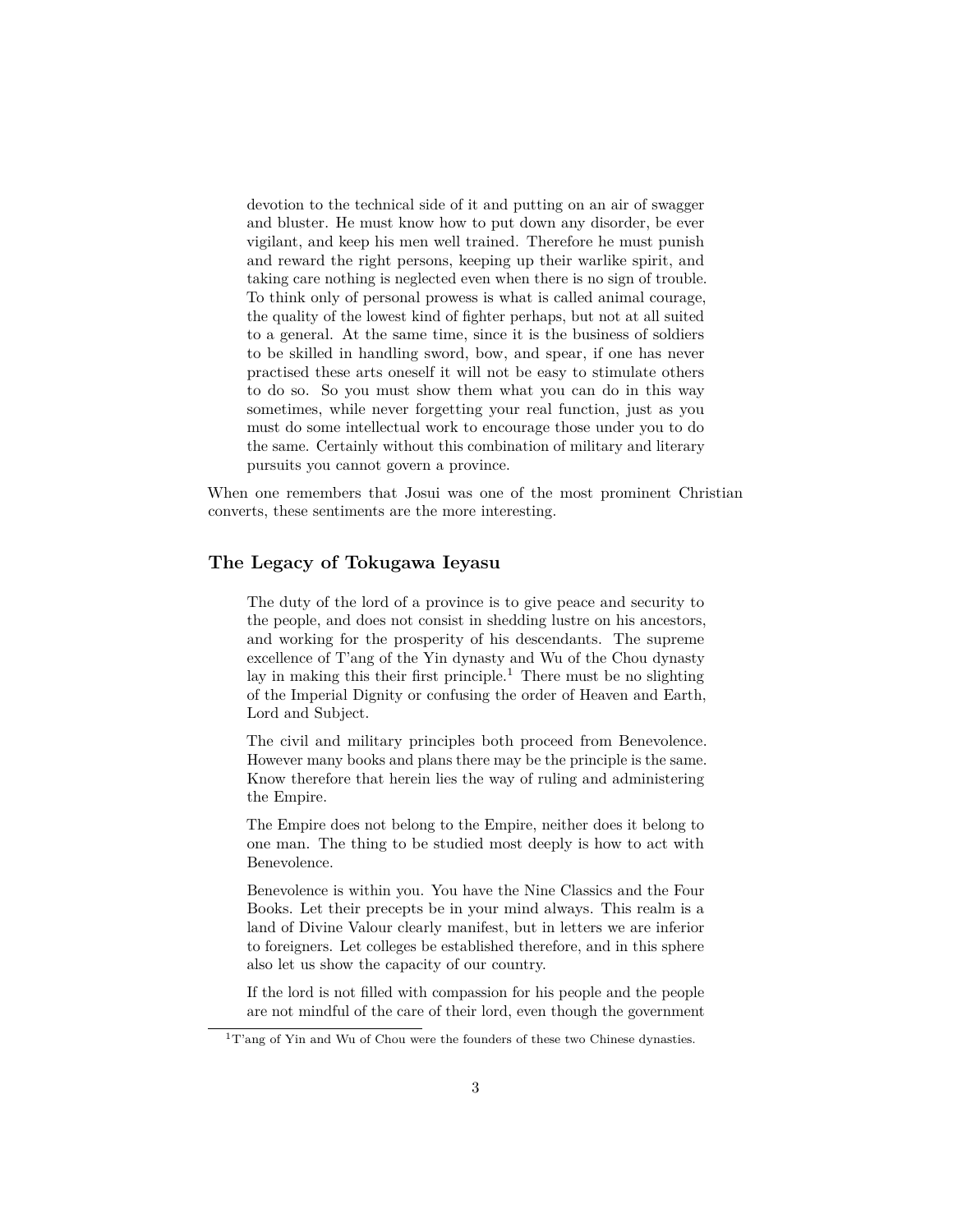is not a bad one, yet rebellions will naturally follow. But if the lords love Benevolence, then there will be no enemies in the Empire.

If Benevolence abides in the Empire there is no distinction between domestic and foreign or noble and commoner, for the sun and moon shine on the clean and unclean alike. The Sage established the law on this principle, and according to it there are fixed and immutable rules applying to the degree of intimacy, rank, the three allegiances, and the eight rules. If one man is supreme in the Empire then all warriors are his retainers, but he does not make retainers of the whole people. There is the distinction of Outside Families and our own Family, Outside Lords (Tozama) and House Retainers (Hatamoto). Outside houses are those that are temporarily powerful. Family vassals or Fudai are those bound to us by lineage and history, whose ancestors did loyal service to our house as is clear to all by their records. Since their fidelity and affection exceeds that of the Outside houses, these others must not be displeased at this preference, resting as it does on such a basis.

In employing men and recognizing ability, if the Fudai are overlooked and the Tozama elevated there will be inward rage and outward regret, and loyal retainers will naturally be lost. One thing is quite certain, men are not all saints and sages. This fact it is well to bear very much in mind.

All feudatories, whether Fudai or Tozama, are to have their fiefs changed after a certain number of years, for if they stay long in one place and get used to their positions these lords will lose their fidelity and become covetous and self-willed, and eventually oppress their subjects.<sup>2</sup> This changing of fiefs shall be according to the conduct of these lords.

If there be no direct heir to the Shogunate, then the question of succession must be settled by a conference of the veteran houses of Ii, Honda, Sakai, Sakakibara, and others, after careful consideration.

Should anyone break the laws I have laid down, even if he be a son or heir, he shall not succeed. The Chief Senator (Tairo) and Senators (Roshin) shall then hold a consultation and shall choose a suitable person from among the branch families of our house (Kamon) and make him head of the family.

The right use of a sword is that it should subdue the barbarians while lying gleaming in its scabbard. If it leaves its sheath it cannot be said to be used rightly. Similarly the right use of military power is that it

<sup>&</sup>lt;sup>2</sup>The territories of lords of provinces are not to be held in perpetuity, and the fiefs of lesser lords are not to be continued for many generations. Every year these feudatories must be considered, and some of them moved elsewhere, for if they are allowed to remain in possession for long they will become recalcitrant and oppress the people.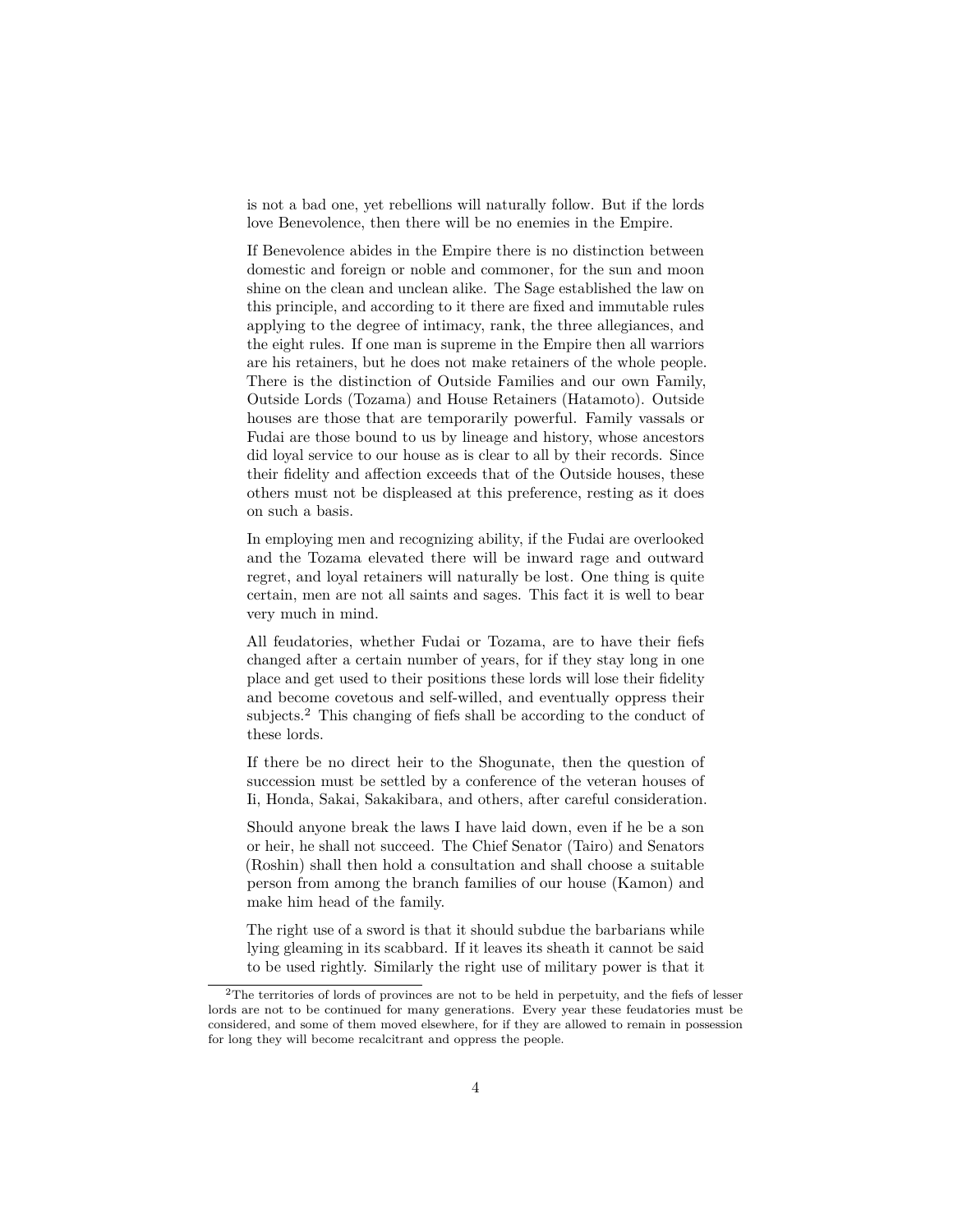should conquer the enemy while concealed in the breast. To take the field with an army is to be found wanting in the real knowledge of it, Those who hold the office of Shogun are to be particularly clear on this point.

A warrior who does not understand the Way of the Warrior and the samurai who does not know the principles of the samurai can only be called a stupid or petty general, by no means a good one. One may excel in the art of war and in strategy, but it must be understood that this is not enough for a Shogun.

If your defences are according to my instructions traitors will not be able to spy them out. But even so, if another family plans to overthrow this Empire the attempt will only be made when those who uphold it are given up to drink and dissipation. It is inevitable that those who are incapacitated by these things should be deprived of office and commit suicide.

In ordinary matters, if one does not disobey these instructions of mine, even if he is far from being a sage, he will commit no great fault.

From my youth I have not valued silver or gold or treasures. Virtue only I have treasured. And now I have thus attained this office. If we always consider without ceasing the golden words that declare that it is by learning that emolument comes, we can always attain our purpose.

The strong manly ones in life are those who understand the meaning of the word Patience. Patience means restraining one's inclinations. There are seven emotions, joy, anger, anxiety, love, grief, fear, and hate, and if a man does not give way to these he can be called patient. I am not as strong as I might be, but I have long known and practised patience. And if my descendants wish to be as I am, beside the Five Relations and the Nine Classics, they must study Patience.

When the Empire is at peace do not forget the possibility of war, and take counsel with the Fudai vassals that the military arts be not allowed to deteriorate. And be temperate in your habits.

The sword is the soul of the warrior. If any forget or lose it he will not be excused.

Archery, musketry, fencing, and the use of spear and halberd are the accomplishments demanded of a samurai, but the whole art of the warrior does not consist in such minor attainments; how much less does the equipment of one who commands an army. He must try to imitate the character of the Minister I Yin and the Councillor Lu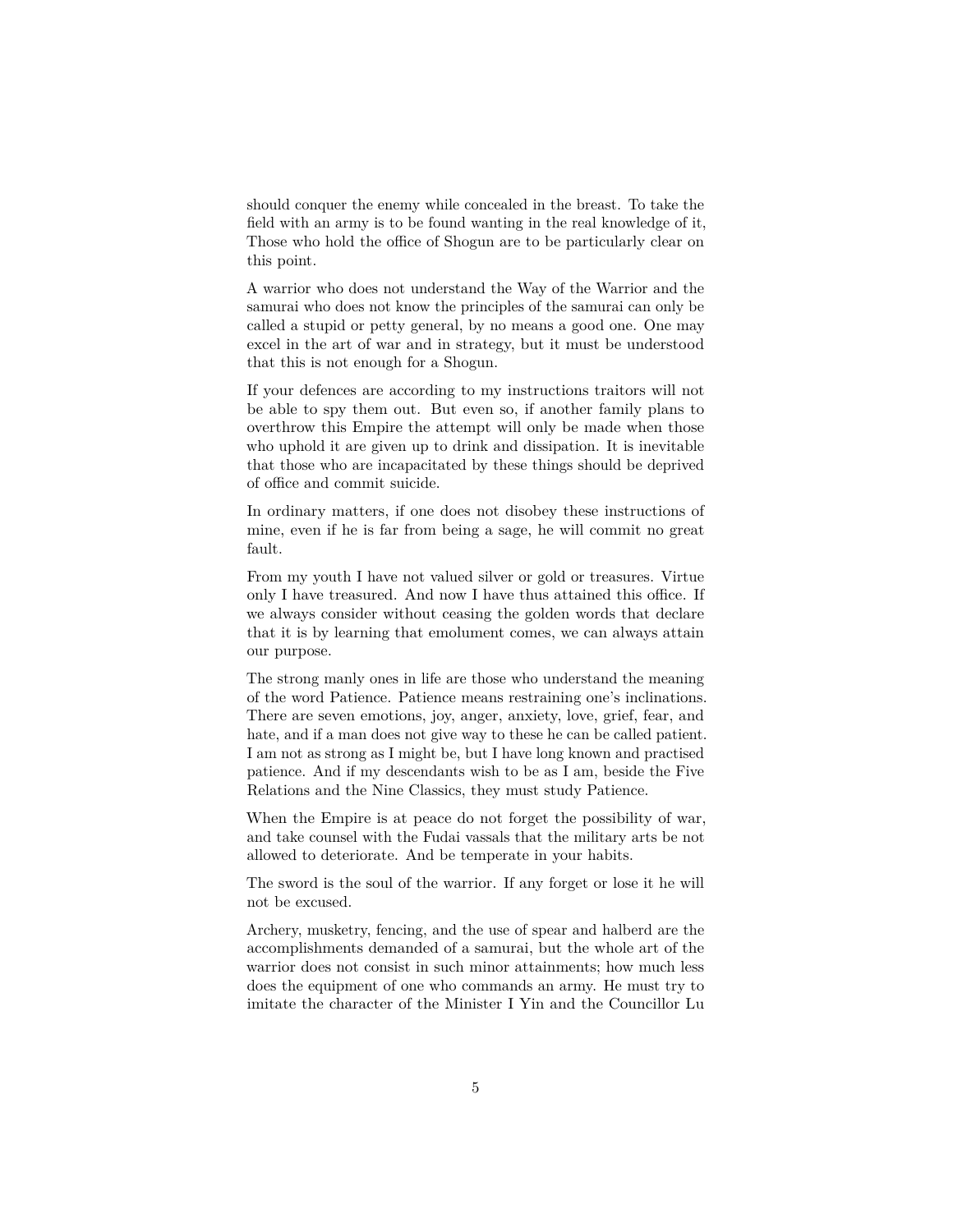## Chang.<sup>3</sup>

The descendants of those retainers who were loyal to our ancestors, except they become traitors to our house, must never have their fiefs confiscated, even if their conduct is not good.<sup>4</sup>

If fellows of the lower orders go beyond what is proper toward samurai, or if any sub-feudatory samurai is remiss toward a direct retainer, there is no objection to cutting such an one down.

There shall be no striving for precedence among samurai. They shall take their places according to their office. Neither must there be any competition among those of equal importance, for then precedence shall be decided according to income, or priority of appointment, or age. Let them only strive to be first to give place to others. But old people should act as old people.

In all the military works it is written: To train samurai to be loyal separate them when young, or treat them according to their character. But it is no use to train them according to any fixed plan, they must be educated by benevolence. If the superior loves benevolence then the inferior will love his duty.

Authority to subdue the whole Empire was granted by Imperial Edict to the Shogun, and he was appointed Lord High Constable (Sotsui-Hoshi). The orders that the Shogun issues to the country are its law. Nevertheless every province and district has its particular customs, and it is difficult, for example, to enforce the customs of the Eastern Provinces in the Western, or those of the North in the South, so that these customs must be left as of old and not interfered with.

In country districts of the distant provinces the farmers are of equal standing, but in every village and locality there are some who are distinguished by ancient lineage. They are the same as ordinary farmers and yet not the same. These ancient families shall be chosen to hold office. Those in a low position shall not be exalted over their betters. This is the great principle of the Empire. Orders to this effect shall be given not only to Tozama and Fudai Daimyos, but also to Lords of Provinces (Kokushi) and Lords of Fiefs (Ryoshu), as well as to District Commissioners (Daikwan).

In accordance with ancient precedent, a Court of Judgment is to be

<sup>&</sup>lt;sup>3</sup>*I Yin*, Minister of the Founder of the Yin dynasty. He refused office five times, and banished the heir-apparent for misconduct. He overthrew the tyrant Kieh Kuei. *Lu Chang*. Usually called Tai Kung (Jap.: Tai Ko Bo), Minister of Wu Wang of Chou, whom he assisted to overthrow the despot Chou Sin.

<sup>4</sup>All the fudai, both great and small, are retainers who have proved their loyalty by the endurance of every kind of hardship in my service. Even if their descendants behave badly, unless they are traitors they shall not have their fiefs confiscated.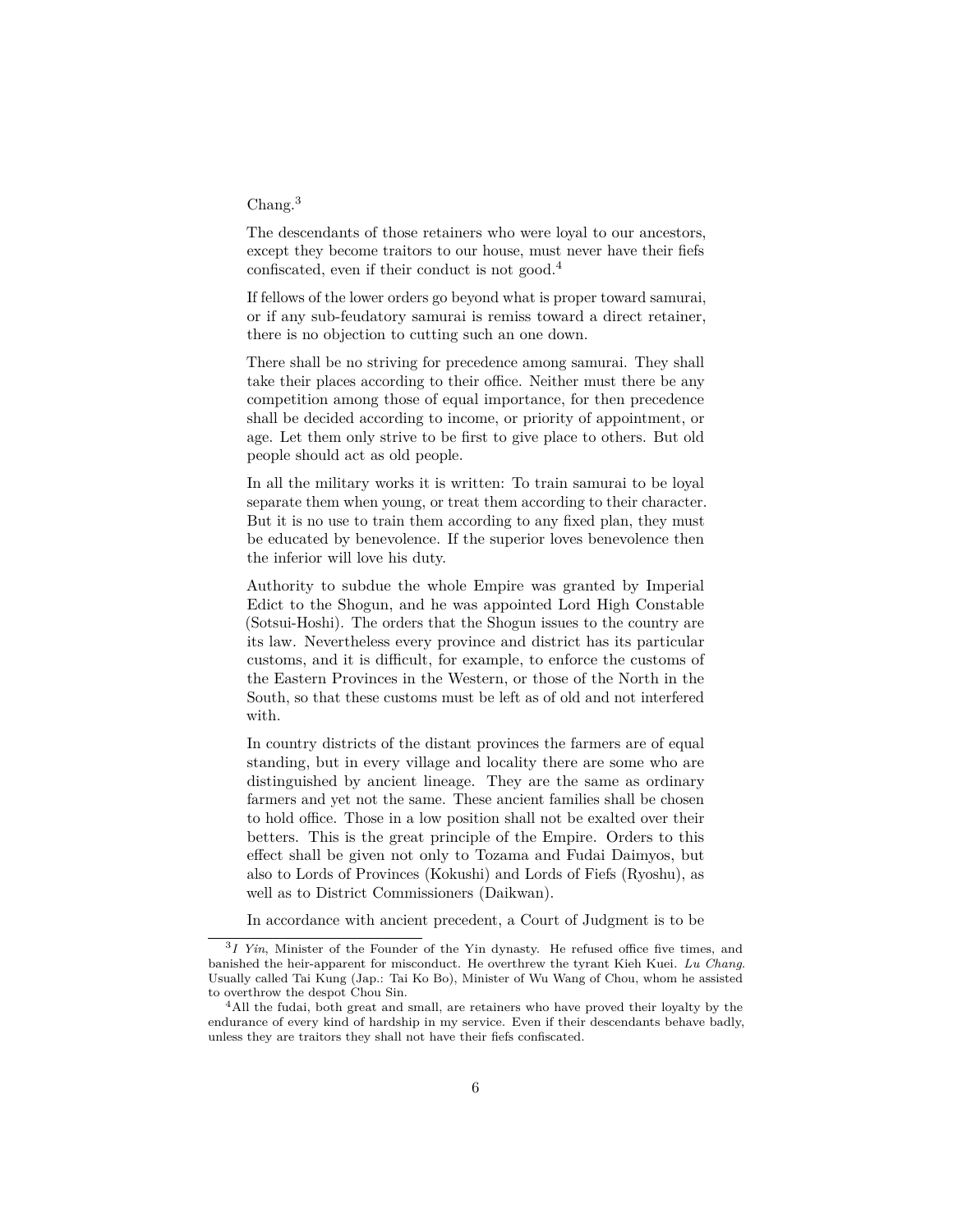established, and there, in the light of these articles I have drawn up and without regarding the high or repressing the low, justice is to be done openly to all.

Now the officials who administer justice in this court are the pillars of the government of the country. Their character shall be carefully considered, and they shall be chosen and appointed after consultation with the veteran councilors. This will be no easy task.

Should the Bugyo or Headmen take bribes and pervert justice they are criminals. Such crime is equal to treason, and the death penalty shall not be spared.

The law may upset reason, but reason may never upset the law. Therefore the sage first studies the people's way of reasoning, and then establishes the law and determines the method of government. And if he does not publish it people may go astray. In short, the law may be used to confound reason, but reason must certainly not be used to overthrow the law.

Nagasaki in Hizen is the port at which foreign shipping arrives. It shall be administered by one of the most trusted retainers chosen from the fudai vassals. The great lords of the neighbouring territories shall also be instructed to furnish guards, that our military might may be demonstrated to all countries. It is strictly forbidden that any of these ships shall enter any other port but Nagasaki.

The entertainment tendered to foreigners who come to pay their respects shall be as heretofore. It shall not be rough or scanty. It shall brilliantly reveal the Imperial Benevolence and Divine Might.

Beside the Four Classes there are Eta, Beggars, Blindmen, and Blindwomen, people one does not mention, but to whom the means of living must be given and kindness must be shown. Know that from ancient days benevolent rule began with this.

Strumpets, dancing-girls, sodomites, and street-walkers are people who will certainly be found in castle towns and prosperous places, and though they are the cause of bad conduct in many, yet if they are strictly prohibited very great evils will be continually arising. Gambling, disorderly drinking, and dissipation will be regarded as serious offences.

Singing and recitation are the origin of music and began with the ancient sages. Changes in the Five Elements must result in sound. The sages investigated these and made musical instruments, and therefore softened the character of the people. Instrumental music flourished greatly in the Middle Ages, so the military class by patronizing it can dispel melancholy, celebrate auspicious occasions, and tranquilize the people.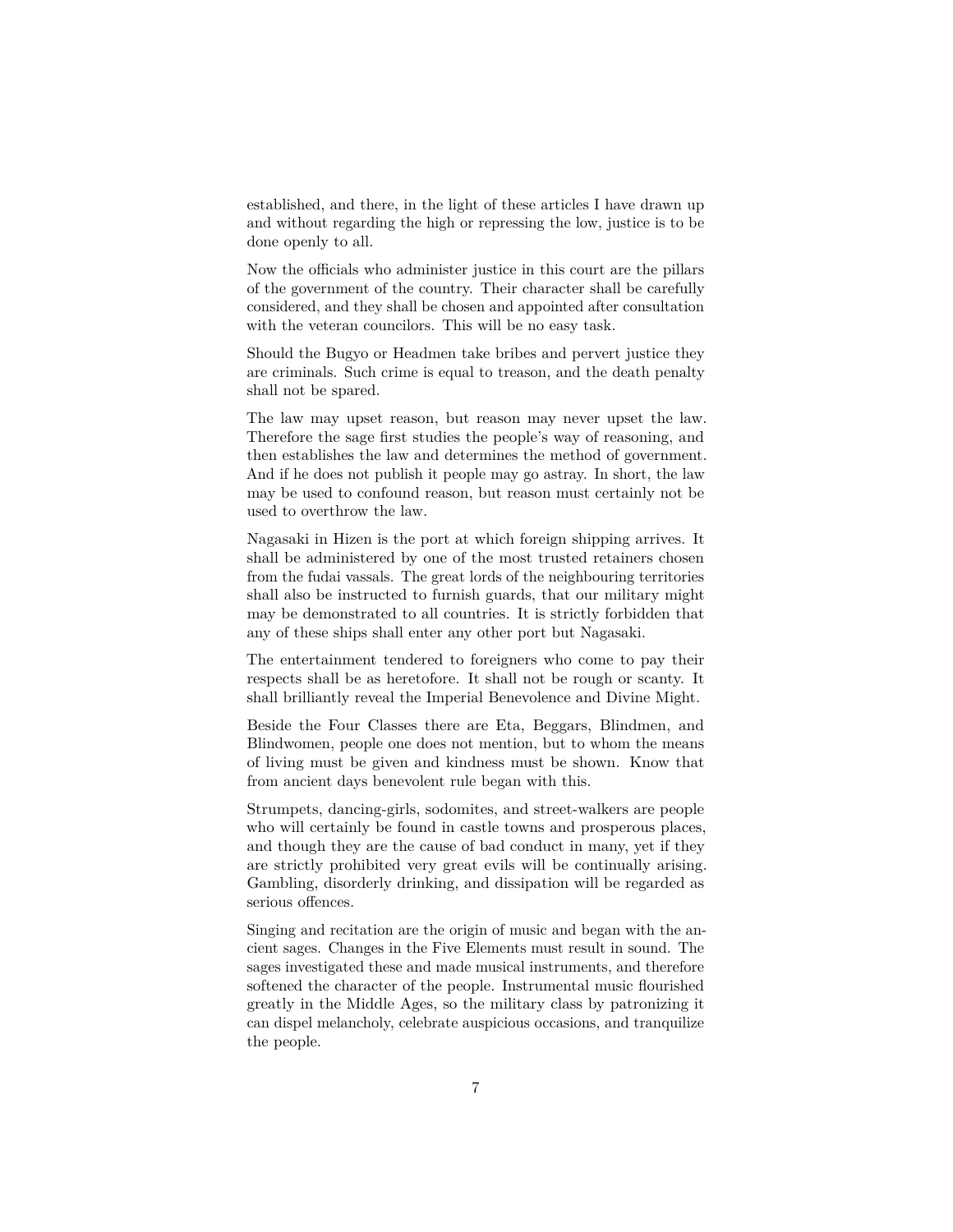Bugaku is of various kinds.<sup>5</sup> There is the music of the Emperor, and that of the great lords. There are also different varieties for samurai and officials, and for the lower classes. It must be performed by each class within the prescribed bounds.

Confucianism and Shinto and Buddhism are different systems, but are no more than direction in the way of virtue and punishment of evil. According to this view, their sects may be adopted and their principles followed. They must not be hindered, but disputes among them must be strictly prohibited. It is evident from past history that such have been a misfortune to the Empire.

Temples and shrines and Yamabushi and so on are idle parasites, but from old times have been a feature of the Empire. If they wrangle about precedence and position, and have to be suppressed they will again be a source of trouble to the country. Regulations must be made for them, and they should be summoned to the Court and their affairs settled there. But in the matter of the temples and shrines where the Emperor worships nothing must be done arbitrarily.

Good and bad luck, fortune and misfortune are to be left to Heaven and natural law. They are not things that can be got by praying, or worked by some cunning device.

Since one person differs from another in disposition, when men are appointed to offices this should be tested, and their tendencies observed and their ability estimated, so that the office may be well filled. A saw cannot do the work of a gimlet, and a hammer cannot take the place of a knife, and men are just like this. There is a use for both sharp and blunt at the right time, and if this is not well apprehended the relation of lord and vassal will become disturbed. This article is to be considered carefully.

Generally people of bad character have some good point, just as those of good character have some bad one, and you must choose the good and leave the bad, or get rid of the evil without sacrificing the good. For it must be understood that there is no waste material in this realm to be lightly cast away.

Lords of provinces both great and small and lords of fiefs and officials both in and outside Edo shall hold official stipend, and rank only if they conduct themselves properly. If he offend, the greatest feudatory or official, even if he be a relation of our house (Kamon), shall be punished. So in their persons shall they the better guard the Shogun's office.

The great Tozama lords of provinces have no part in the house laws and ancestral instructions of my family. But if they transgress the

 ${}^{5}$ Bugaku, the classical music and dances used at Court and the Noh.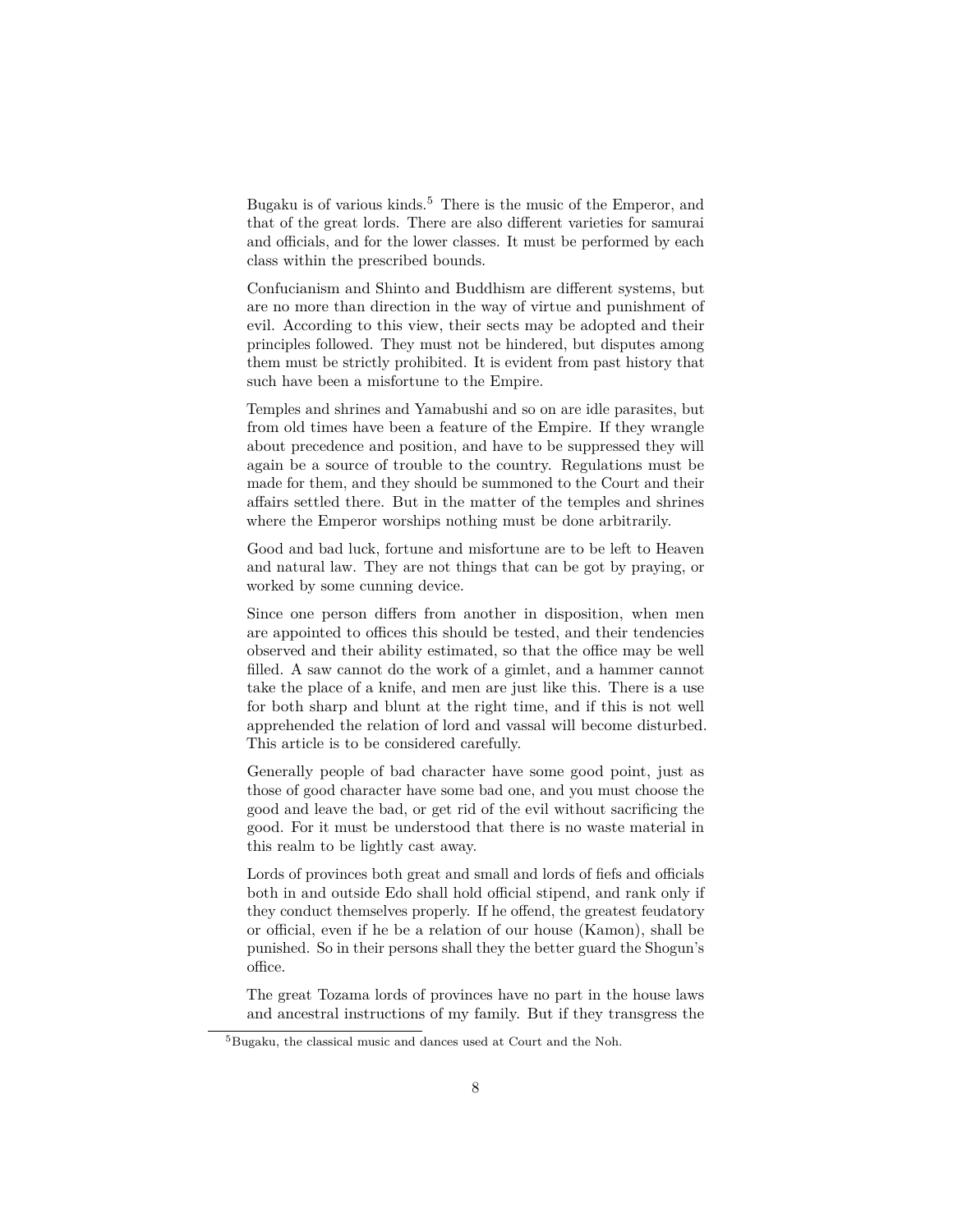code of the samurai, which is the great bond of society, and oppress the people, even though they do not rebel, they shall be deprived of their territory as an example to others. That is the duty of the Shogun.

The first,  $6$  fifteenth, and twenty-eighth days of the month are days of ceremony. The beginning and end of the year, the five festivals, auspicious commemorations, and the first hog-day of the tenth month are occasions when with suitable purification respectful homage must be paid to the Emperor, and after that on the other hand the congratulations of vassals are to be accepted. Such ceremonies are to be carried out as laid down in our instructions. If indisposed, then the Tairo or one of the Roju shall officiate instead so that the proper observance be not omitted.

At Momijiyama in the western castle are enshrined the spirits of the warrior chiefs of the Minamoto clan from Prince Sadazumi, sixth son of the Emperor Seiwa, and it is the principal Tutelary Shrine of the castle. Future generations must revere it, and never omit to celebrate the customary festivals.

I was born of the family of Matsudaira of the province of Mikawa, of the lineage of the Seiwa Genji, but on account of the enmity of a neighbouring province I had for long to suffer hardships among the common people. But now, I am happy to say, encompassed by the grace of Providence I have restored the ancestral lines of Serata, Nitta, and Tokugawa, and from henceforth the successive generations of my family are to use these four names. This is in accordance with the saying (of Confucius):

Pay all respect to your parents, and follow the customs of your ancestors.

The basis of knowledge as to how to govern the Empire is in the teachings of the Sage, and one who wishes to understand the Way of the Warrior without entering on these is as one who thinks to get fish from trees or fire from water. You must avoid such extremely improper and foolish conduct.

Diviners, male and female, wandering priests and mendicants, blind women and blind men, beggars, outcasts, and all such nonproducers have their traditional rulers. But if they dispute among themselves, or forget their proper place and break the law, there must be no neglect to punish them.

The distinction between wife and concubine is on the principle of lord and vassal. The Emperor has twelve consorts, the great lords may have eight, high officials five, and ordinary samurai two. Below

<sup>6</sup>When the Feudal Lords came to call on the Shogun.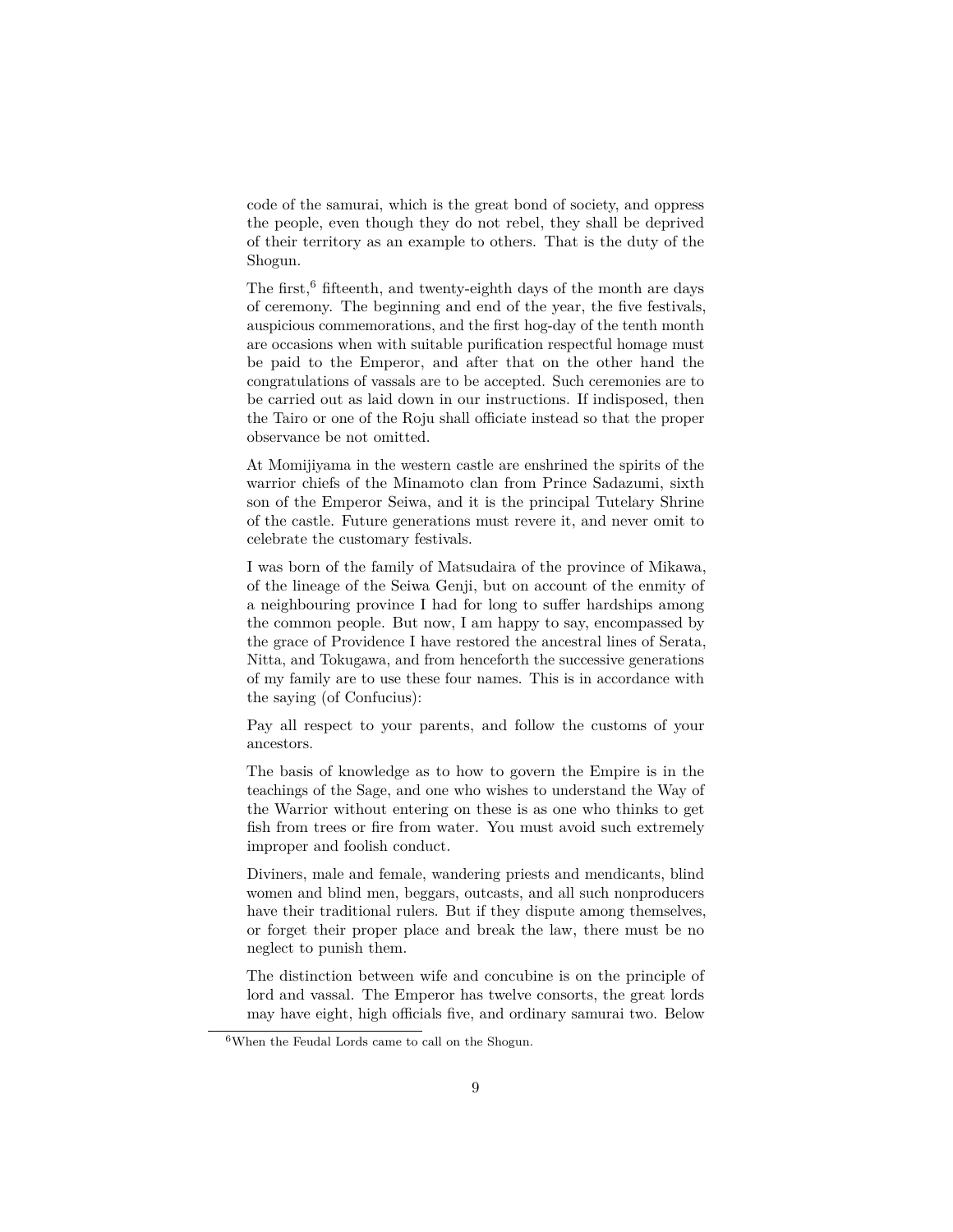these are the common people. Thus have the ancient sages specified in the Li Chi,<sup>7</sup> and it has always been the rule. But fools ignorant of this treat their wife with less respect than a favourite concubine, and so confuse the great principle. This has always been the cause of the fall of castles and the ruin of countries. Is it not well to be warned? And know too that those who give way to these inclinations are no loyal samurai.

The business of a husband is to protect the family outside, while that of the wife is to look after it at home. That is the order of the world. Should the wife, on the contrary, be the one to guard the house the husband loses his function, and it is a sure sign that the house will be destroyed. It is the disorder of the crowing hen. All samurai should beware of it. Its existence will assist you to judge people.

When I was young I desired nothing but to subdue hostile provinces and take vengeance on the enemies of my father's house. But since I discovered the teaching of Yuyo that helping the people and thus tranquilizing the country is the Law of Nature,

have undeviatingly followed it until now.<sup>8</sup> Let my descendants continue my policy. If they reject it they are no posterity of mine. For be very certain that the people are the foundation of the country.

That man and woman should cohabit is the great principle of mankind. None shall remain single after the age of sixteen. The offices of a matchmaker shall be secured, and the marriage ceremony duly performed. But those of the same family shall not marry. Such alliances shall only be made after investigation of the pedigree and heredity of the parties. That there should be a succession of descendants is the first law of nature for man, and a cause of rejoicing to ancestors. Let this be published that none may forget it.

From of old the relations of lord and vassal have been compared to water and fish, and it will not be difficult for it to continue thus. If the golden rule that what one does not like oneself is not to be done to others be not forgotten, the inferior will be influenced by this good example, and not only vassals but the whole Empire will become docile as water.

Both our own family and all others receive their bodily existence from this Land of the Gods, and if we should prefer such foreign doctrines as those of Confucianism, Buddhism, and Taoism, and adopt them in their entirety, it would be to desert our own master and serve an outsider. Would not this be to deny the origin of our own existence?

<sup>7</sup>*Li Chi*. Book of Ceremonies

<sup>&</sup>lt;sup>8</sup>Yuyo. This reference is obscure. Ieyasu is said to have awakened to his responsibilities as the result of the admonition of the priest Kanyo, abbot of the Daijuji, whither he had fled for refuge after the battle of Okehazama. He was about eighteen years old then.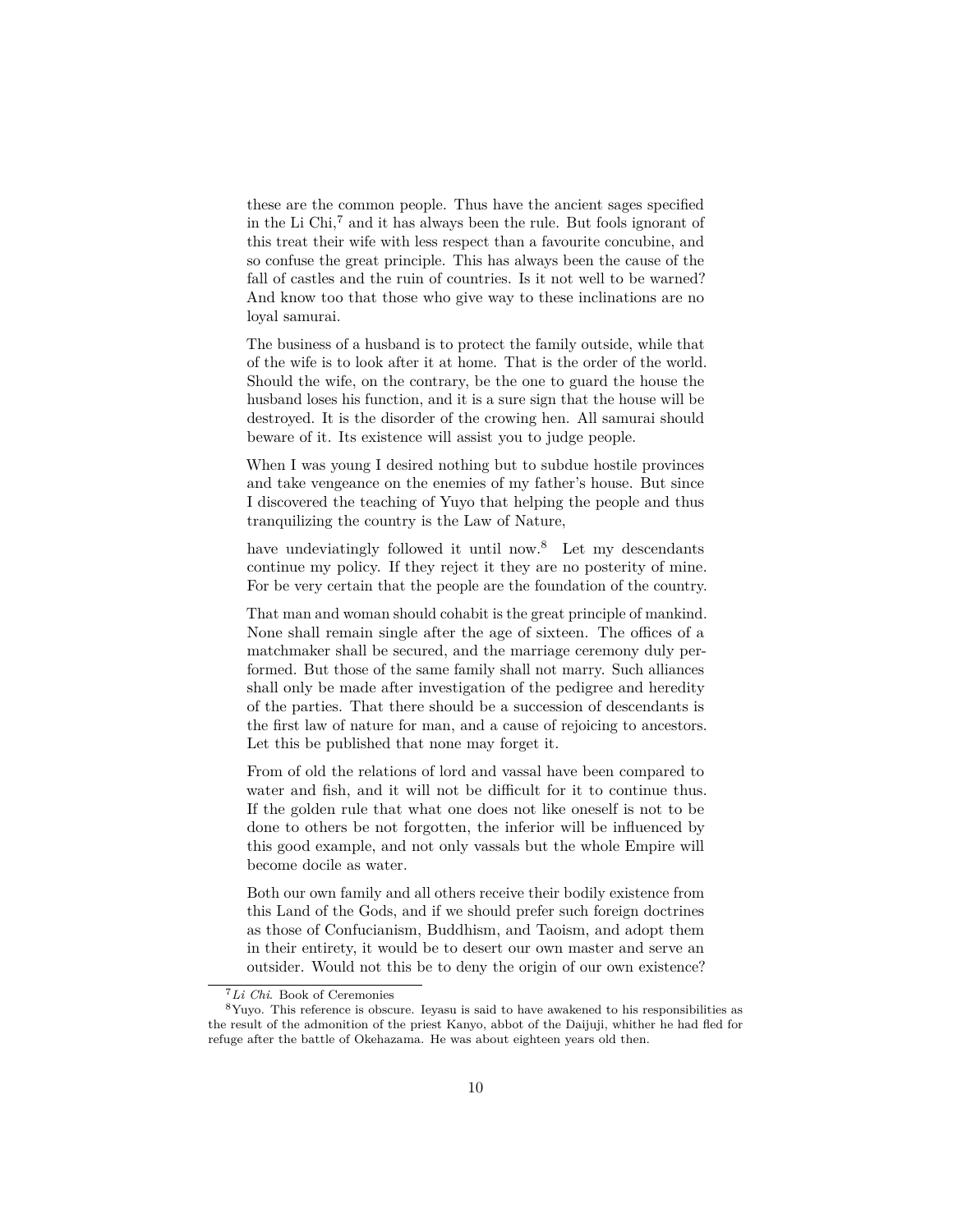In these matters we should clearly and calmly deliberate what is best to retain and what to reject. And further, the practice of delusions and spells should not necessarily be entirely banned, though it should not be definitely accepted.

When military authority goes beyond bounds there is not necessarily extravagance and luxury, but there is a tendency to think lightly of the Throne and hold it less in awe. Of this there have been many examples in the past. If we thus neglect the source and origin of this Land of the Gods and let selfish desires overflow, our offence will not be a light one, and the punishment of Heaven will follow.

With regard to the Three Chief Families of Nagoya,  $9$  Wakayama, and Mito, and the fifteen related houses (Kamon), who come next to them, the eldest son shall inherit, and the second and third sons shall not receive incomes from these fiefs. They shall make alliances with influential and wealthy families and enter them as adopted sons, and these families shall be allied with our family and shall rank next after the Kamon. But they shall not be treated as equal to the Eighteen Families.

People who neglect their occupations and indulge in gambling and disorderly drinking are cheating the daylight. Still this can hardly be called a criminal offence. But if there is looseness in these matters the lower classes will imitate it, and their families may be ruined and their lives spoiled. If the teacher does not teach them ignorance is his fault, but if he teaches and is not followed then the fault lies with his pupils. Therefore punishment should be according to the circumstances.

When a lord of a province or of a castle who has a large revenue commits a fault against the Empire unintentionally, or disagrees with the Government, it is not necessary to punish him. But when the affair is one that cannot entirely be overlooked, some large undertaking that is beyond his means should be imposed on him as a fine.

The Supreme Sovereign of the Empire looks on the people as children under his protecting care, and my family to which the administration of his realm is committed should exhibit this attitude even more. This is what is called Benevolence. Benevolence includes the Five Relationships, and the distinction of superior and inferior. In accordance with it I make a difference in intimacy between the Fudai and the Tozama Daimyos. That is government according to the natural way of the world. It is not favoritism or prejudice or self-interest. It

<sup>9</sup>The three families from which the Shogun was selected failing an heir in the main families. The Kamon or families of the lineage were those descended from the other sons of Ieyasu. Their name was Matsudaira.